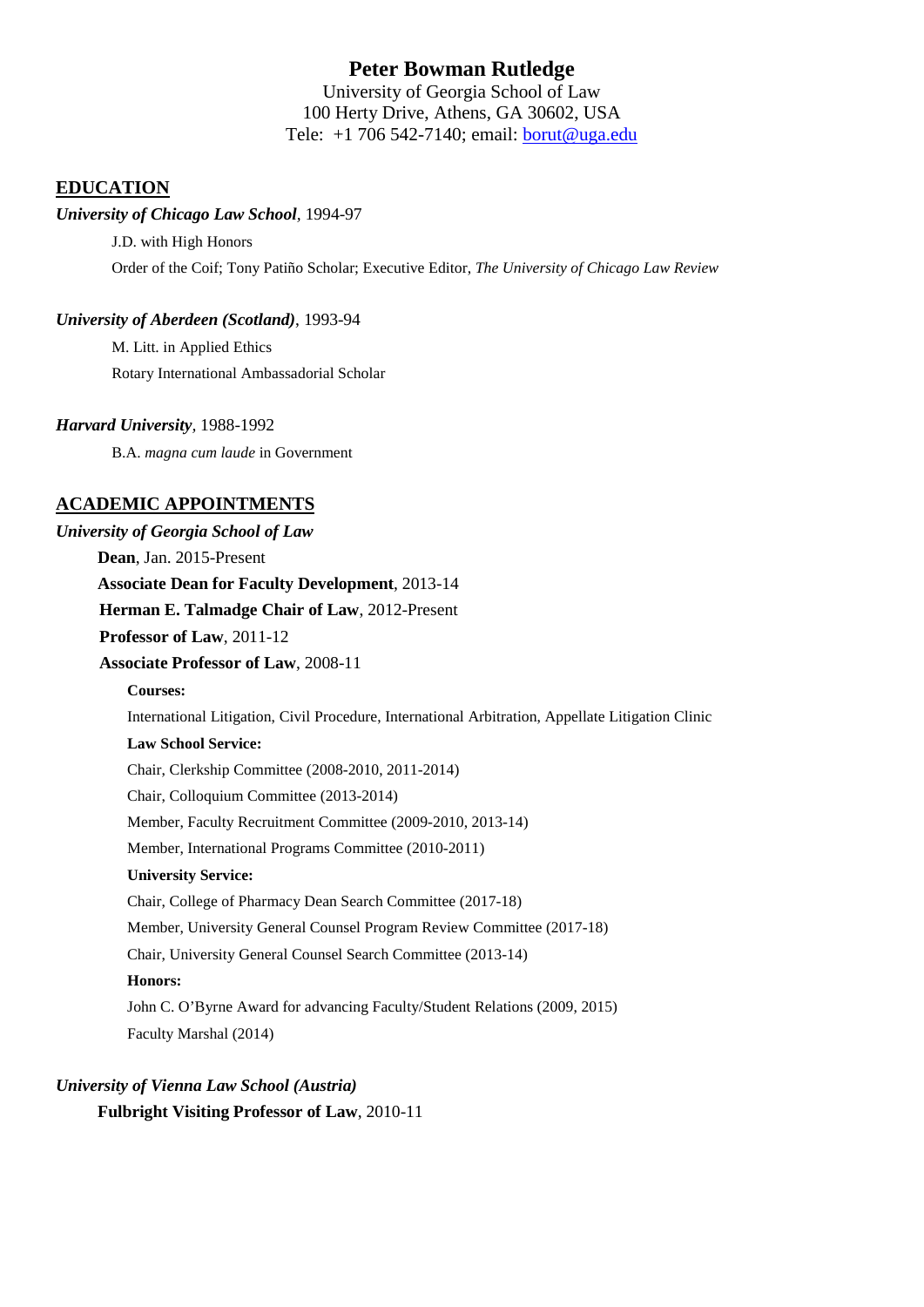#### *Catholic University of America*

#### **Associate Professor of Law**, 2003-08

#### **Courses:**

International Litigation, International Arbitration, Criminal Law, Criminal Procedure

#### **Law School Service:**

Clerkship Committee (Chair) (2003-2008)

#### **Honors:**

Professor of the Year (2004-2007)

Faculty Marshal (2006)

### **OTHER PROFESSIONAL EXPERIENCE**

#### **Wilmer, Cutler & Pickering***,* 2001-2003

Associate: Drafted briefs, motions and pleadings in Supreme Court and lower court litigation

#### **Freshfields Bruckhaus Deringer (Austria),** 1999-2001

Associate: Drafted pleadings and advised clients in German and English in ICC and other arbitrations

#### **Supreme Court of the United States***,* 1998-1999

Law clerk to Associate Justice Clarence Thomas

### **United States Court of Appeals for the Fourth Circuit,** 1997-1998

Law clerk to Chief Judge J. Harvie Wilkinson III

# **SUPREME COURT AND APPELLATE LITIGATION EXPERIENCE**

- o Briefed and Argued as *Amicus Curiae* appointed by the Supreme Court in successful defense of the judgment below in *Irizarry v. United States*, 553 U.S. 708 (2008)
- o Filed over thirty briefs, *amicus* briefs and petitions in the Supreme Court of the United States for corporations, industry associations and individuals in areas including international dispute resolution, arbitration and criminal law
- o Filed over thirty-five briefs in federal appellate courts and state supreme courts on behalf of companies, industry associations and individuals in areas including international dispute resolution, arbitration, torts and criminal law

# **ARBITRATION EXPERIENCE**

- o **Sole arbitrator**, US\$ 5 million licensing dispute under the ICDR Rules
- o **Sole arbitrator**, US\$ 16 million licensing dispute under the WIPO Rules
- o **Listed Arbitrator**, ICDR, LCIA, VIAC, ICC, WIPO
- o **Delegate,** AAA Delegation to the UNCITRAL Working Group on Arbitration (2008-2012)
- o **Director**, Atlanta International Arbitration Society (2011- Present)
- Member, Institute of Transnational Arbitration, Academic Council (2009-2012)

# **REPRESENTATIVE EXPERT EXPERIENCE**

- o Consulting expert on enforceability of a forum selection clause to a commodities company
- o Consulting expert on enforceability of an arbitration clause to a financial services company
- Consulting expert on international discovery to a major airport services corporation in an international bid dispute
- o Consulting expert on choice of law in arbitration to a major international bank
- o Consulting expert on sovereign immunity to investors in suit against foreign government
- Consulting expert on enforcement of arbitration award to several European corporations
- o Consulting expert on enforceability of an arbitration clause to a foreign government
- o Consulting expert on international service of process for a German telecommunications company
- o Consulting expert on sovereign immunity and diplomatic immunity to international business consortium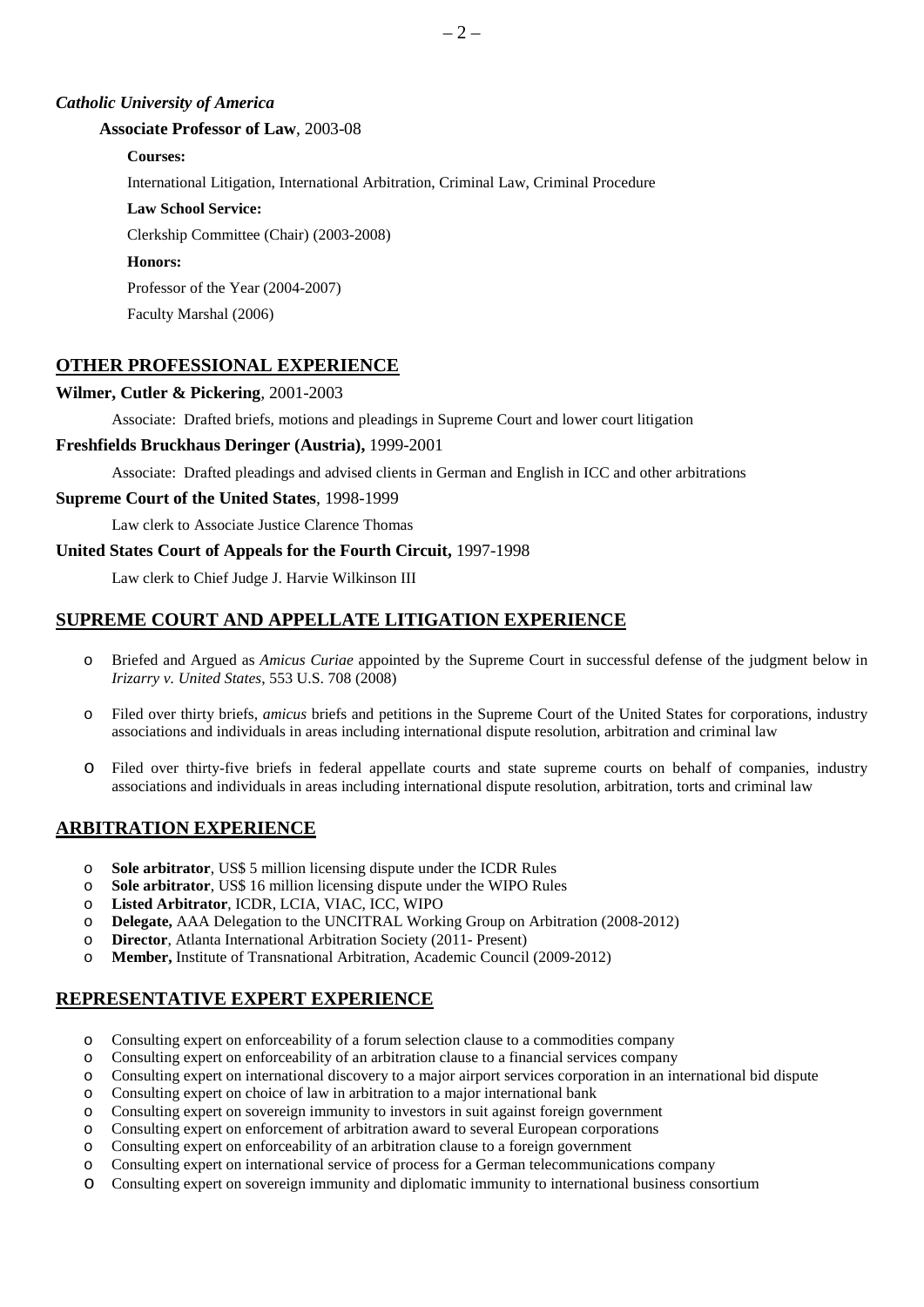# **PUBLICATIONS**

#### Books

- Arbitration and the Constitution (Cambridge University Press) (2013)
- International Civil Litigation in United States Courts  $(4<sup>th</sup>, 5<sup>th</sup> \& 6<sup>th</sup>$  eds.) (Aspen) (with Gary Born)

### Book Chapters

- United States Arbitration Law, in *Practitioner's Handbook on International Arbitration* (2d & 3d eds.) (Oxford University Press) (with Rachael Kent and Christian Henel)
- An Empirical Assessment of Arbitration Clauses in Credit Card Agreements, in *Beyond Elite Law: Access to Civil Justice in America* (Cambridge University Press 2016)
- The Proportionality Principles and the (Amount in) Controversy, in *American Illness* (Yale University Press 2013)
- Forum Shopping in International Arbitration*: Forum Non Conveniens* and Lack of Personal Jurisdiction, in *Forum Shopping in the International Arbitration Context* (Seiler 2013)
- Guerilla Tactics at International Courts and Institutions, in *Guerilla Tactics in International Arbitration* (Kluwer 2013)
- Schiedsgerichte in Nordamerika, in *Hamburger Handbuch des Exportwirtschaftsrechts* (1<sup>st</sup> & 2d eds.) (with I. Hanefeld)
- Zugang zum Hoechstgericht aus Sicht der USA, in *Zugang zum OGH in Zivil- und Strafsachen* (Judicial Conference of the Supreme Court of Austria) (Manz 2012)
- Post-Hague Hangover: Three Predictions About the Future of the Law Governing the Enforcement of Foreign Judgments and Arbitral Awards, in *European Union Issues from a Portuguese Perspective* (2007)
- Looking Ahead: October Term 2006, in *Cato Supreme Court Review* (2006)

### Articles in Academic Journals

- *The Testamentary Foundations of Commercial Arbitrations*, 30 Ohio St. J. Disp. Res. (2015)
- *Sticky Arbitration Clauses*, 67 Vanderbilt L. Rev. 955 (2014) (with Chris Drahozal)
- *Arbitration, the Law Market and the Law of Lawyering*, Int'l Rev. L. & Econ. (2013) (with Erin O'Hara) (peer reviewed)
- *Arbitration and Profit*, 2013 B.Y.U. L. Rev. 1 (with Chris Drahozal)
- *With Apologies to Paxton Blair*, 45 N.Y.U. J. Int'l L. & Pol. 1063 (2013) (invited)
- *Arbitration Clauses in Credit Card Agreements: An Empirical Study*, 9 J. Empirical Legal Studies 536 (2012) (peerreviewed) (with Chris Drahozal)
- *Toward a Functional Approach to the Sovereign Equality of Nations*, 53 Va. J. Int'l L. 181 (2012) (invited)
- *TRIPS and BITS: An Essay on Compulsory Licenses, Expropriation and International Arbitration*, 13 N.C. J. L. & Tech. 149 (2012) (invited)
- *Convergence and Divergence in International Dispute Resolution*, 19 J. Dis. Res.49 (2012) (invited)
- Samantar *and Executive Power*, 45 Vand. J. Transnat'l L. 885 (2011) (invited)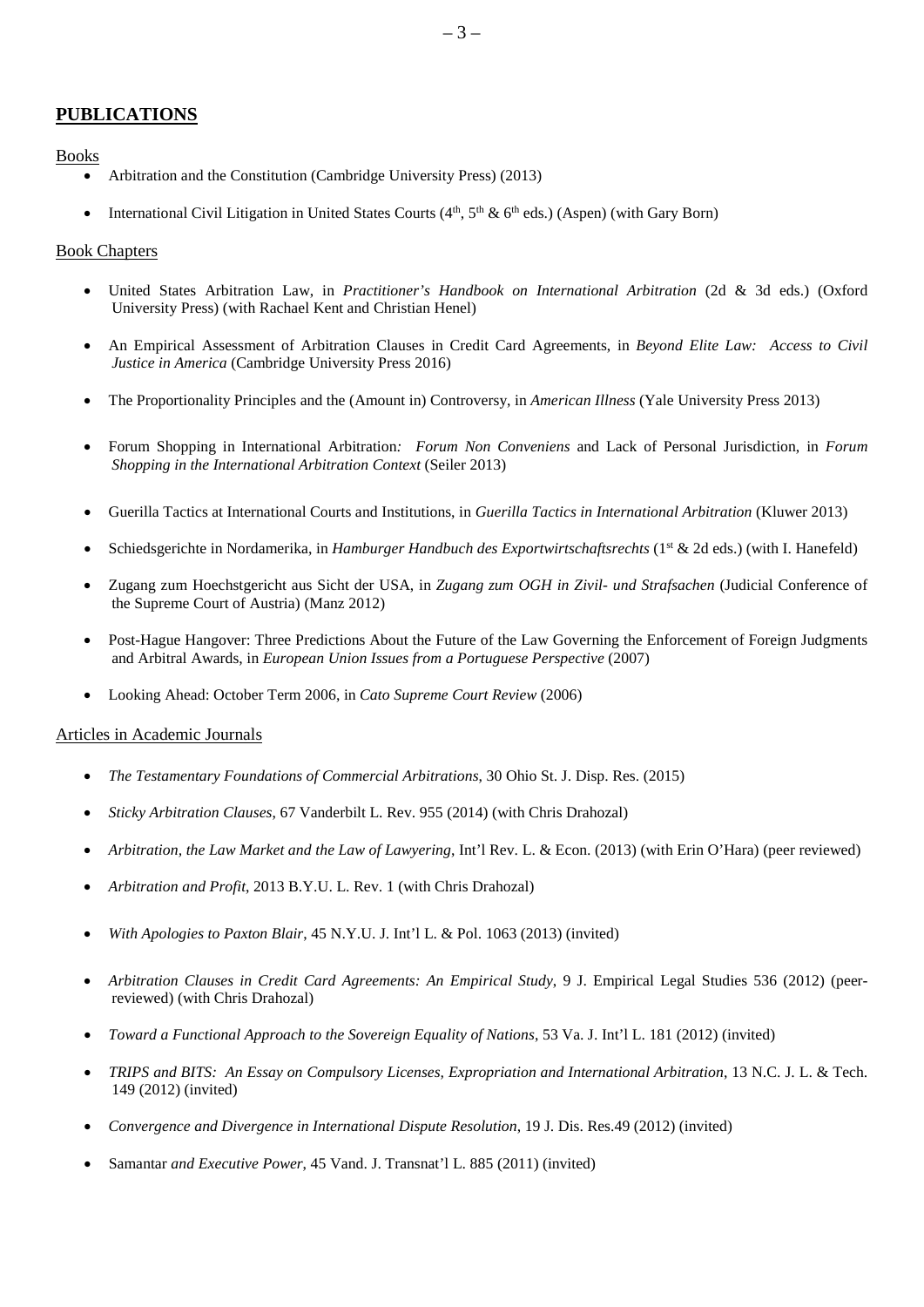#### Articles in Academic Journals (cont'd)

- *Contract and Procedure*, 94 Marquette L. Rev. 1103 (2011) (with Chris Drahozal)
- Samantar, *Official Immunity and Federal Common Law*, 14 Lewis & Clark L. Rev. 589 (2011) (invited)
- Arbitration and *Kompetenz*, 3 Yearbook of Arbitration and Mediation 217 (2011) (invited and peer-reviewed)
- *Decisional Sequencing*, 62 Alabama L. Rev. 1 (2010)
- Medellin*, Delegation and Conflicts (of Law)*, 17 George Mason L. Rev. 191 (2009)
- *Introduction: The Constitutional Law of International Commercial Arbitration*, 38 Ga. J. Comp. & Int'l L. 1 (2009)
- *Common Ground in the Arbitration Debate*, 1 Yearbook of Arbitration and Mediation 1 (2009) (peer*-*reviewed)
- *Arbitration Reform: What We Know, What We Need to Know*, 10 Cardozo J. Conflict Res. 579 (2009) (invited)
- *Who Can be Against Fairness: The Case Against the Arbitration Fairness Act*, 9 Cardozo J. Conflict Res. 1201 (2008) (invited)
- *Whither Arbitration?*, 6 Georgetown J. L & Pub. Pol'y 549 (2008)
- *Arbitration and Article III*, 60 Vanderbilt L. Rev. 1189 (2008)
- *Clerks*, 74 U. Chi. L. Rev. 369 (2007)
- *Market Solutions to Market Problems*: *Re-examining Arbitral Immunity as a Solution to Unfairness in Securities Arbitration*, 26 Pace L. Rev. 113 (2005) (invited)
- Miranda *and Reasonableness*, 32 Am. Crim. L. Rev. 1011 (2005)
- Apprendi*,* Blakely *and Federalism*, 50 S.D. L. Rev. 427 (2005) (Gunderson Lecture)
- *Toward a Contractual Approach to Arbitral Immunity*, 39 Ga. L. Rev. 151 (2004)
- *An End of Term Exam: OT 2003 at the United States Supreme Court*, 54 Cath. U. L. Rev. 151 (2004) (with N. Angarella)
- *The Standard of Review for the Voluntariness of a Confession on Direct Appeal in Federal Court*, 63 U. Chi. L. Rev. 1311 (1996) (student note)

#### **SELECTED WORKSHOPS AND SPEECHES**

#### 2015-Present

- Opening Remarks to Women's Leadership Conference University of Georgia Law School
- A Conversation with Justice Clarence Thomas 11th Circuit Judicial Conference
- Arbitration and Access to Justice New York University Law School (moderator)
- The Backlash Against TPP and TTIP ATLAS Annual Meeting
- The FAA, Preemption and Privatization of Law National Association of Attorneys General

#### 2009-14

- Sticky Arbitration Terms Columbia University Law School
- Whither Leviathan Max Planck Institute (Heidelberg)
- Delay in Civil Proceedings Supreme Court of Hungary
- General Jurisdiction after *Bauman* Pepperdine Law School
- Arbitration and the Constitution American Enterprise Institute (event featuring my book)
- Award Enforcement and the Law Market New York University Law School
- Sticky Arbitration Terms University of Florida Law School
- With Apologies to Paxton Blair New York University Law School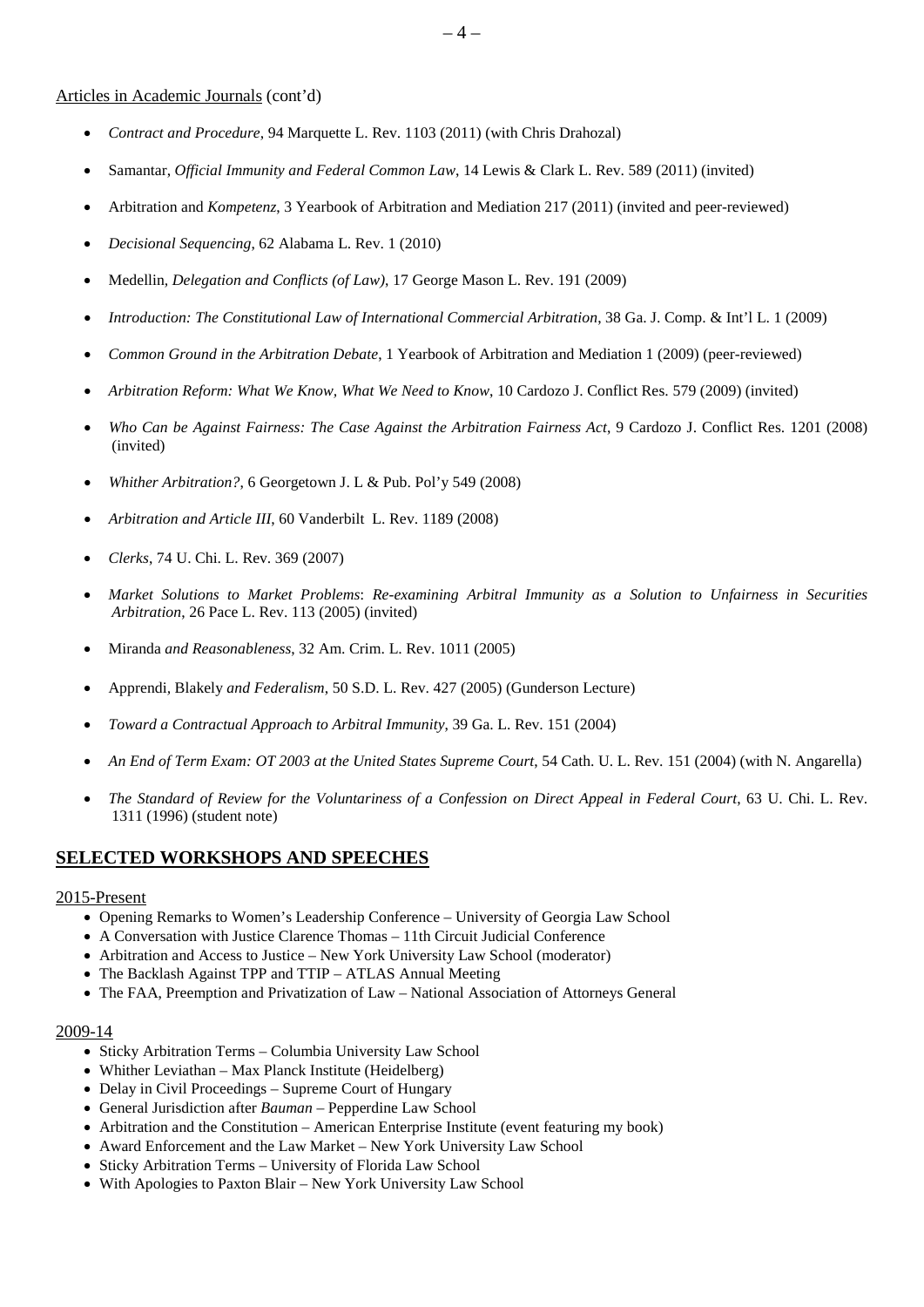# **Workshops and speeches (cont'd)**

# 2009-14 (cont'd)

- Arbitration, the Law Market and the Law of Lawyering George Mason University Law School
- From Custom to Cooperative Federalism Wayne Law School
- Toward a Functional Approach to the Sovereign Equality of Nations University of Virginia Law School
- Contract and Choice Vanderbilt University Law School
- Judicial Assistance in International Arbitration Vanderbilt University Law School
- Arbitration and Consumer Credit University of North Carolina Law School
- Arbitration and Consumer Credit University of California Davis Law School
- International Civil Litigation University of California Davis Law School
- TRIPS and BITS University of North Carolina Law School
- Arbitration and Consumer Credit St. Thomas University Law School
- International Litigation: The Last Five Years New York University Law School
- Foreign Wars Wayne Law School
- Arbitration and the Constitution Kansas University Law School
- Convergence in International Dispute Resolution University of Missouri Law School
- Arbitration and the Constitution University of Oslo Law School (Norway)
- International Arbitration University of Ravenna (Italy)
- Judicial Assistance in Int'l Arbitration University of Stockholm (Sweden)
- The Proportionality Principle and the (Amount in) Controversy Oxford University Law School
- Arbitration and the Constitution Lauterpacht Centre for International Law, Cambridge University
- Arbitration and the Constitution London School of Economics
- *Samantar* and Executive Power Vanderbilt University Law School
- Comparative Civil Procedure University of Malta Law School
- Int'l Dispute Resolution Mediterranean Academy of Diplomatic Studies (Malta)
- Reinvigorating the Proportionality Principle George Mason University Law School
- Zugang zum OGH aus Sicht der USA Austrian Supreme Court
- The Vanishing American Lawsuit United States District Court for the Southern District of Georgia

### 2004-2008

- The Arbitration Fairness Act ABA Section on Dispute Resolution
- The Future of Arbitration in the United States Jagellonian University (Poland)
- The Arbitration Fairness Act Cardozo Law School
- The Future of Arbitration US Chamber Institute for Legal Reform Annual Summit
- Trends in International Dispute Resolution National Foreign Trade Council
- Delegation and Conflicts (of Law) DePaul University Law School
- Delegation and Conflicts (of Law) Pepperdine University Law School
- Delegation and Conflicts (of Law) University of Georgia Law School
- Arbitration and Article III Washington University Law School
- Arbitration and Article III University of Georgia Law School
- Arbitration and Article III Willamette Law School
- Arbitration and Article III George Washington University Law School
- Arbitration and Article III University of Nebraska Law School
- The Role of Clerks at the United States Supreme Court Law and Society Conference
- *Miranda* after *Dickerson*, Judicial Conference of the Court of Appeals of the Armed Forces
- Market Solutions to Market Problems Pace Law School
- *Apprendi*, *Blakely* and Federalism South Dakota Law School